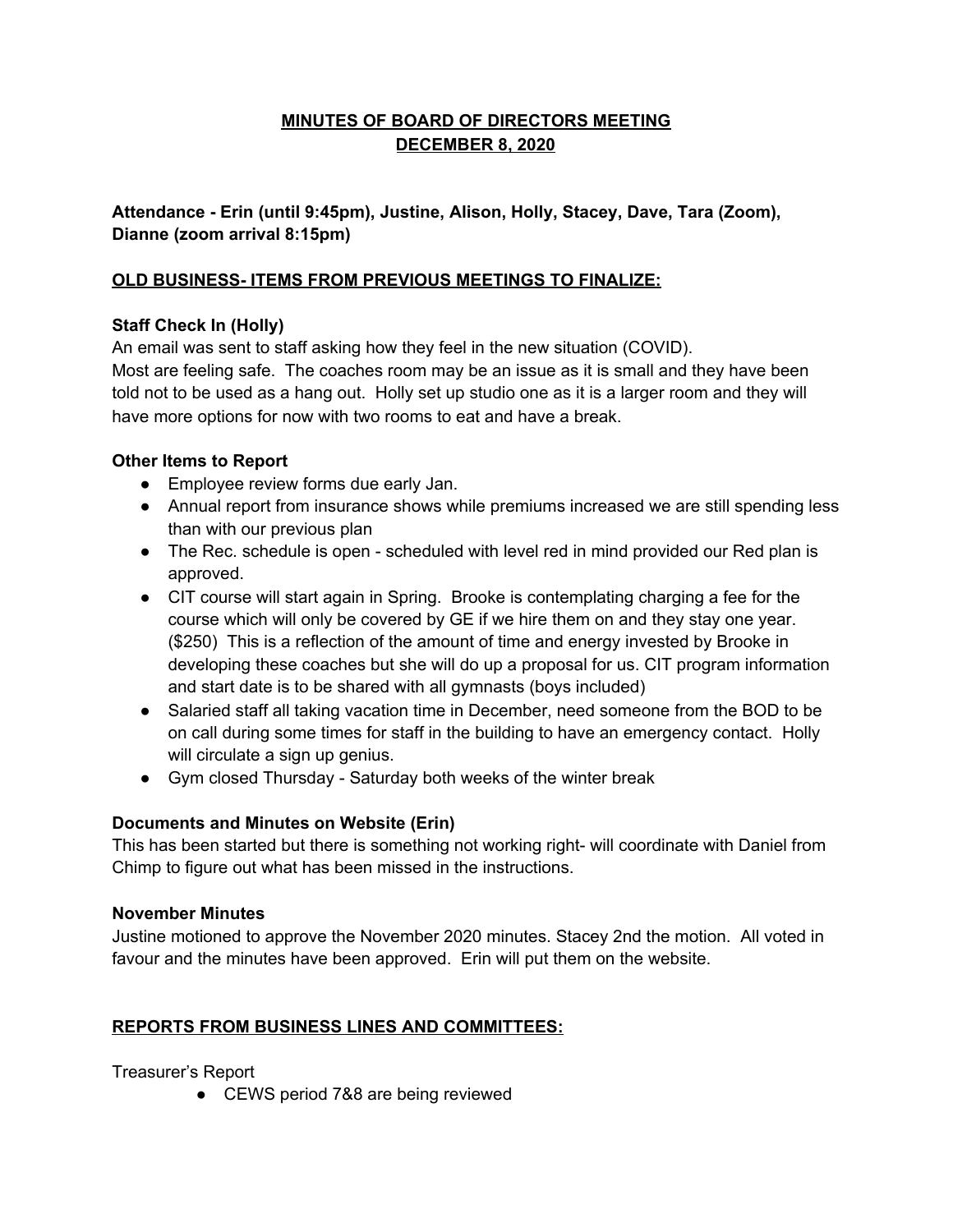- \$2400 extra for period 6
- \$19000 for period 7, \$12000 for period 8
- Access to CEBA loan extension coming this week. We are getting an extra \$20K but only have to pay back \$10,000 of it.

Grant Committee Update

● No info until March

Fundraising Update

- Funscript going well
- Bottle drop, ongoing discussions about the best time to schedule it and more to come in February.

#### **NEW BUSINESS:**

(Submitted within 5 business days before the meeting date and approved by the Chair)

# **Technology Needs/Software Needs and Tools for our Team (Erin/Holly/BOD 30 mins)**

(adjourned to a later month)

# **Complaint Procedure and Policy (Dianne/BOD 30 minutes)**

It is clear from our previous member complaint that we need to create a policy so that we can have a smoother handling of complaints for all parties.

General discussion included the following items:

- Complaint must be in writing.
- The GO complaint policy should be consulted
- Discussed that a mandatory part of the written complaint must have an end goal/desired outcome for consideration
- Complaint needs to be public

The Board will use GO's 15 page policy as an outline and discuss it further in January.

### **Customer Service Training for Senior Staff**

A motion request from a member indicated that it is a good idea to have senior staff trained in customer service, a copy of the motion request is attached to these minutes. The motion has considerable merit but there were concerns expressed. Erin expressed that the training should be more specific to goals that need to be met instead of a mandatory amount of training required.

Further discussion included the different training needs for staff at various levels, and with various strengths and weaknesses. It was also discussed that some training can be implemented at the top and then trained internally.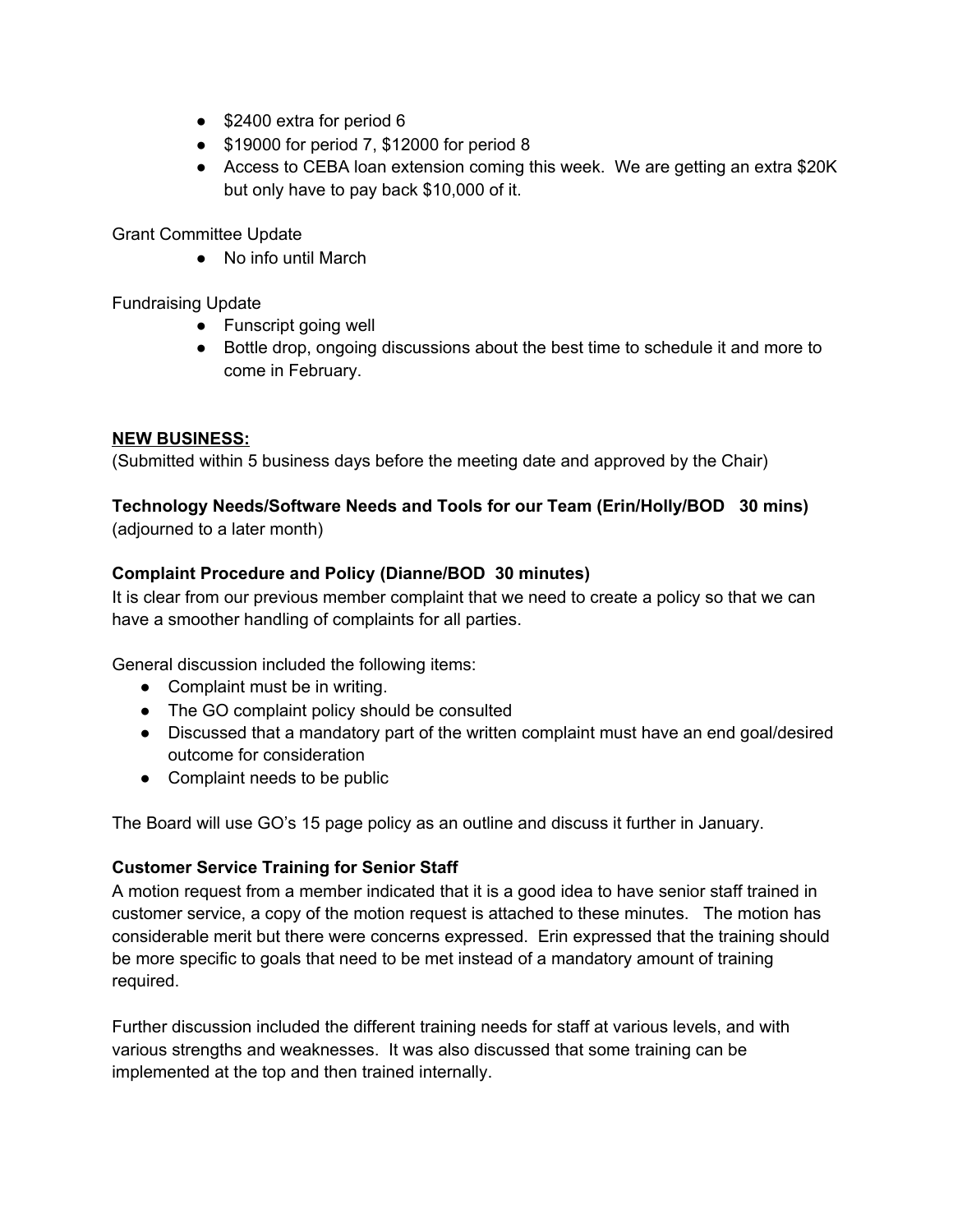BOD members are encouraged to come with possible programs including hours and cost.

*Erin motioned that the board commits to implementing customer service training in the new year after identifying specific needs from the completion of the performance reviews in early 2021, and then looking for suitable programs to meet the individual needs. Justine seconded the motion. The motion passed with all in favour.*

Note: Following this Agenda item Erin excused herself from the balance of the meeting due to health reasons.

#### **Communication/Social Calendar and Related Documents (Holly/Dianne 20 mins)**

The board discussed the social media calendar, the inclusion of sponsors on our socials and newsletters and the various ways to engage our membership.

The timeline for our monthly newsletter was discussed. The newsletter needs to be approved and shared at the beginning of each month, in a timely manner. Content for January was also discussed.

### **BOD Goals (30 mins- 5 mins per BOD member excluding Erin)**

Erin - To spend the remainder of term working on IT and software needs to increase efficiency and the ability of our team to achieve goals more effectively.

Dave - Short term goal - maintenance list Long term - Marketing in schools through gym program or lunch programs

Allison - Looking to find ways to increase revenue for our gym and challenged the BOD to brainstorm ideas.

-Have Nicole Henderson come in to teach Tracey more about month end reports. Tracey is not comfortable yet. We need to try to minimize fees but having more done in house.

Stacey - Wants to expand our programming and bring back tumbling and trampoline programs.

Justine - revenue generating Implement actions on a timeline with due dates achieved, with honesty and integrity

Dianne - continue to expand the team ( correction - Holly to expand/engage coaches for content)

Reducing duplication of work efforts… don't redo things

Implement a chart with strengths of BOD members

Consistent community outreach (Goals set by board and/or ED)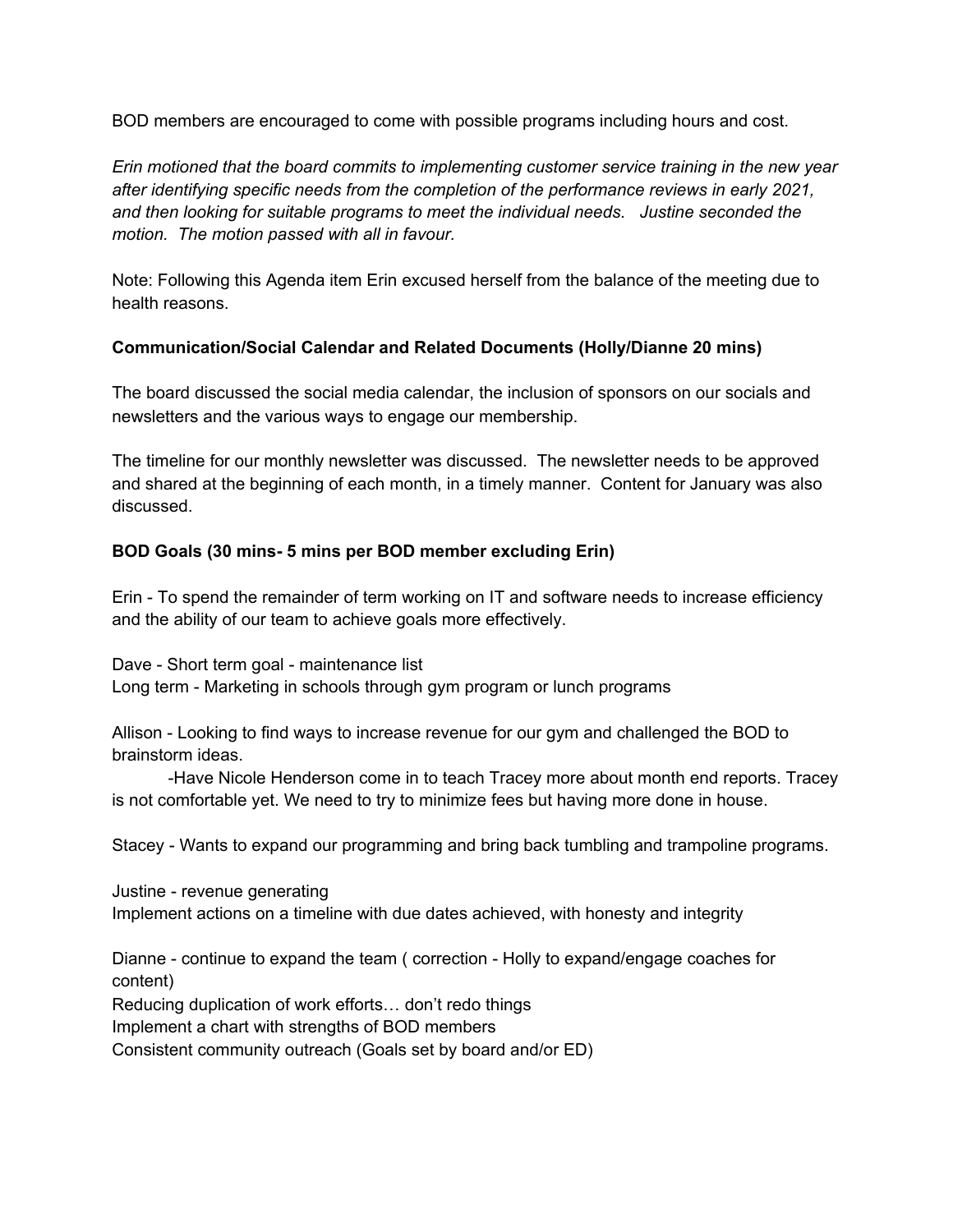### **REVIEW OF ACTION ITEMS**

Bottle Drive decision and schedule Holly doing signup genius schedule for vacation time for BOD members to be on call Members to brainstorm revenue ideas. Erin to ensure all minutes get on the website

*Dave motioned to adjourn the meeting. Stacey 2nd the motion and all voted in favour.*

# **Meeting adjourned.**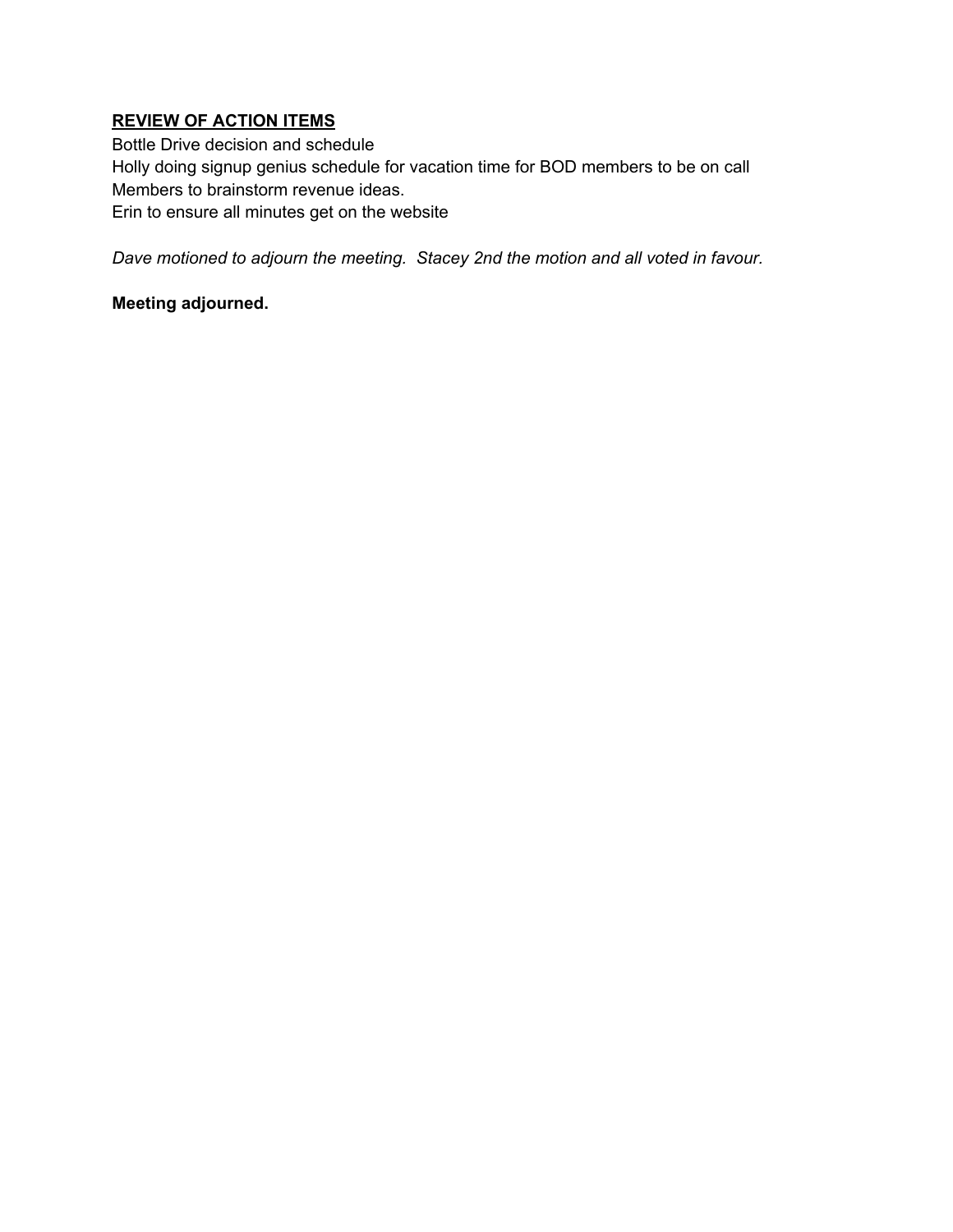#### **APPENDIX A**

### **Gymnastics Energy - December 2020 Board Meeting Member Proposal – Customer Service and Improved Treatment of Staff**

#### **Background:**

While the Energy board is working hard to navigate a world with COVID, if the business believes it will survive through the pandemic, it should also start to think beyond the short term and take action against things other than the pandemic that are a threat to the business in the medium to long term. In this report, specifically the

suggestions are around how to improve the brand, culture and reputation of the gym through better customer service and improved treatment of non-management staff.

As the board and members know, after many years of positive registration revenue growth revenues declined materially in 2018-2019 due to decreased registration (despite double digit positive growth in the fiscal years immediately prior). This financial change coincided with a material decline in customer engagement and a worsening perception of the gym as measured by social media engagement (significantly down), the average online review scores (dropped a full point from ~4.5 to less than 3.5 on Google) and a large number of dissatisfied customers leaving and taking their business elsewhere (another club or another sport).

**In order to successfully continue to operate as the pandemic ends, Gymnastics Energy needs to invest time NOW to work for improvements to customer service, more positive employee experiences and repairing the damage done to the club's reputation both in the local and gymnastics community.**

While formal courses may be expensive, books and free online videos (Ted Talk) can be an inexpensive way to make this happen, along with board monitoring of team progress against pre-set goals.

The new mission, vision and values are a great start on this road, but to gain traction with customers, Energy needs the right leaders in place and those leaders at need to live, breath and positively embrace these concepts.

#### **What does great customer service look like?**

Disney is known to be a leader in customer service and the principles employed there can be easily adapted and implemented into any business model, even a smaller not for profit. To help solution the issues at Energy, our family is starting things off by **donating a copy of The Customer Rules (by Lee Cockerell, former Disney executive) to the office staff for them to read.** The first and key rule in the introduction is simply *BE NICE*. We all teach it to our kids, but sometimes lose sight of the fact its also a powerful management tool. The hope is that with this book as a starting point, staff that deals with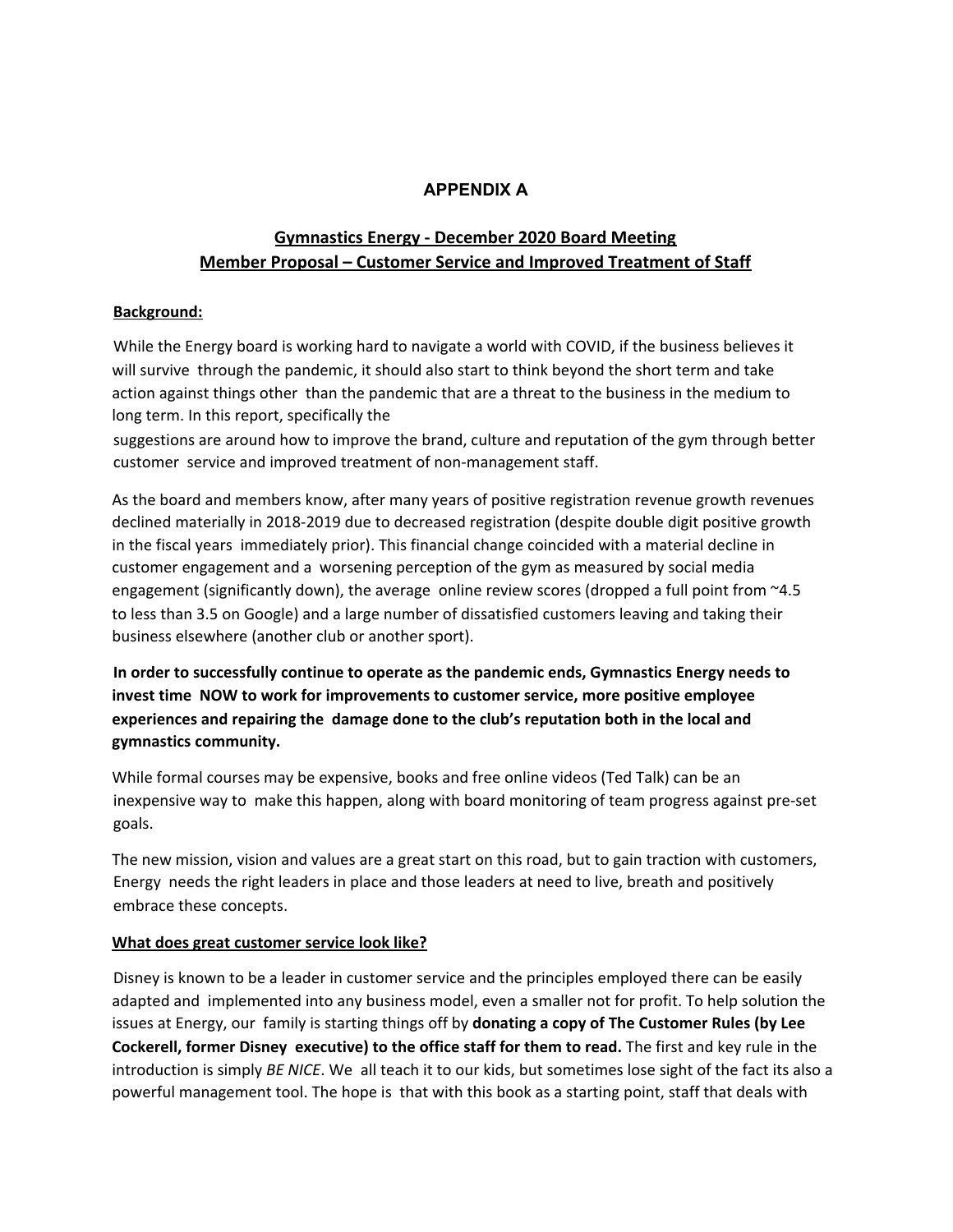customers and that manage employees will be able to have more tools in their toolbox to service customers in a positive way that improves the gym's reputation.

Here are some key concepts from the book that can help Energy:

- Rule #3 Great service follows the law of gravity (pg 9-12) start from the top of the organization and ensure leaders are offering great service to customers.
- Rule #5 Ask yourself, what would mom do (pg 19-23)– includes basic things we teach kids that also need to be applied for good customer service -- like don't lie, always keep promises, say sorry, try to see things from the other person's point of view and treat others as you would want to be treated.
- Rule #9 Hire the best cast (pg 37-41) "you need to hire skilled, passionate, can-do people who are committed to giving each and every customer the best possible experience."
- Rule #14 Treat customers the way you would treat your loved ones (pg 61-67) this applies even if the customers are "a jerk", "make your blood boil" or are generally annoying to you. "Make each of them feel special anyway – not because its noble, but because your career and company will benefit from it"
- Rule #20 Be a wordsmith language matters (pg 95-98) "The words you use when you speak to or about your customers should signal respect and concern, as if each customer were the most important person in the world"
- Rule #22 Always be the giving one (pg 105-110) "Service is when people give of their time, their energy and their compassion, with little or no expectation of receiving equal value in return"
- Rule #30 Be relentless about details (pg 139-143) concepts here include giving employees proper breaks and ways to safely report issues without any fear of reprisal, as well as having management walk through the various areas of the organization with checklists to ensure everything is as it should be.
- Rule #33 Never, ever argue with a customer (pg 154-158) Quotes from this chapter include:
- $\circ$  "The only emotions (staff) should display to an angry customer are empathy and compassion."
	- $\circ$  "Take responsibility for the problem. Don't blame, don't explain, don't make excuses"
		- $\circ$  "Make it easy to complain. Have a hotline, a service desk or an email account manned by real people who are trained to resolve complaints"
- Rule #34 Never say no, except 'no problem' (pg 159-163) No should be "the very last resort. Don't say it until you have exhausted every reasonable way to satisfy the customer"
- Rule #35 Be flexible (pg 164-167) "treat every customer and situation as an individual, and an important one at that." Consistent rules are important, but some situations need compassion and empathy, as well as creative solutions, to be solved properly.
- Rule #36 Apologize like you really mean it (page 168-171) "telling a customer 'I'm sorry' is necessary, but by itself is not enough. How you say those magic words matters just as much." Leadership and office staff need to ensure they are being genuine and avoiding non-apologies (e.g. I'm sorry you feel that way is not taking responsibility for your action; its placing blame on the customer for their feelings).